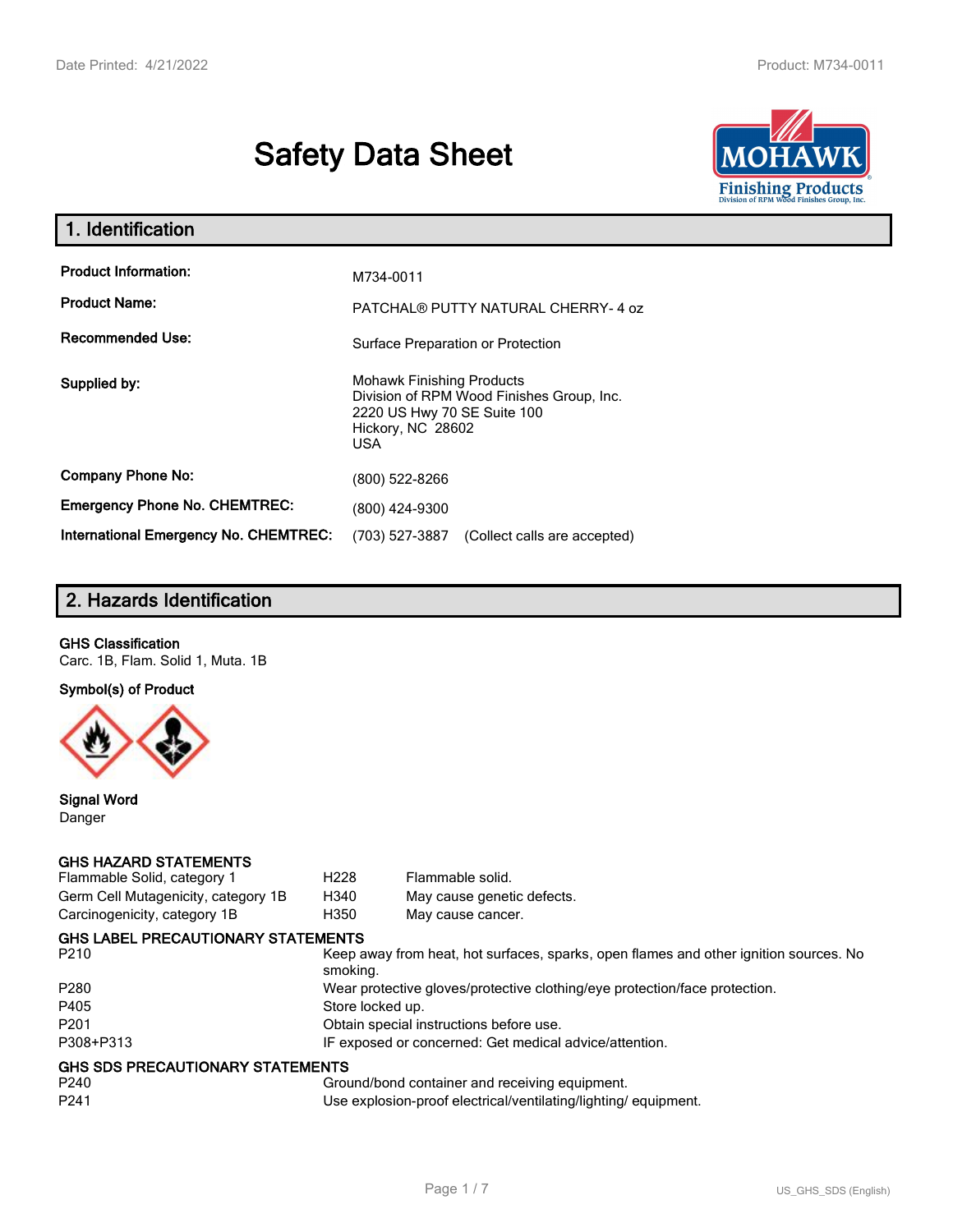# **3. Composition/Information on ingredients**

| <b>Chemical Name</b>         | CAS-No.    | Wt. %       | <b>GHS Symbols</b> | <b>GHS Statements</b> |
|------------------------------|------------|-------------|--------------------|-----------------------|
| crystalline silica           | 14808-60-7 | 25-40       | No Information     | No Information        |
| petroleum distillate         | 64742-48-9 | 25-40       | GHS08              | H304-340-350          |
| modified complex hydrocarbon | 64742-60-5 | $10 - 25$   | GHS07              | H332                  |
| mixed glycercides            | 68308-54-3 | $2.5 - 10$  | No Information     | No Information        |
| polyethylene wax             | 8002-74-2  | $2.5 - 10$  | GHS07              | H332                  |
| titanium dioxide             | 13463-67-7 | $0.1 - 1.0$ | GHS08              | H351                  |

The exact percentage (concentration) of ingredients is being withheld as a trade secret.

The text for GHS Hazard Statements shown above (if any) is given in the "Other information" Section.

# **4. First-aid Measures**



FIRST AID - EYE CONTACT: IF IN EYES: Rinse cautiously with water for several minutes. Remove contact lenses, if present and easy to do. Continue rinsing. If eye irritation persists: Get medical advice/attention.

FIRST AID - SKIN CONTACT: IF ON SKIN: Gently wash with plenty of Soap and Water. If skin irritation occurs: Get medical advice/ attention.

FIRST AID - INGESTION: IF SWALLOWED: rinse mouth. Do NOT induce vomiting. IF exposed or if you feel unwell: Call a POISON CENTER or doctor/physician.

FIRST AID - INHALATION: IF INHALED: If breathing is difficult, remove victim to fresh air and keep at rest in a position comfortable for breathing. IF exposed or if you feel unwell: Call a POISON CENTER or doctor/physician.

# **5. Fire-fighting Measures**

**SPECIAL FIREFIGHTING PROCEDURES:** Evacuate all persons from the fire area to a safe location. Move non-burning material, as feasible, to a safe location as soon as possible. Fire fighters should be protected from potential explosion hazards while extinguishing the fire. Wear self-contained breathing apparatus (SCBA) and full fire-fighting protective clothing. Thoroughly decontaminate all protective equipment after use. Containers of this material may build up pressure if exposed to heat (fire). Use water spray to cool fire-exposed containers. Use water spray to disperse vapors if a spill or leak has not ignited. This precaution will help prevent the accumulation of an explosive vapor-air mixture after the initial fire is extinguished.

**FIREFIGHTING EQUIPMENT:** This is a NFPA/OSHA flammable solid. Follow NFPA 400, Chapters 5 and 13 for fire protection and fire suppression. Use a dry chemical, carbon dioxide, or similar ABC fire extinguisher for incipient fires. Water may be used to cool and prevent rupture of containers that are exposed to heat from fire.

# **6. Accidental Release Measures**

#### **ENVIRONMENTAL MEASURES:** No Information

**STEPS TO BE TAKEN IN CASE MATERIAL IS RELEASED OR SPILLED:** Follow personal protective equipment recommendations found in Section VIII. Personal protective equipment needs must be evaluated based on information provided on this sheet and the special circumstances created by the spill including; the material spilled, the quantity of the spill, the area in which the spill occurred, and the training and the expertise of employees in the area responding to the spill. Never exceed any occupational exposure limits. Shut off ignition sources; including electrical equipment and flames. Do not allow smoking in the area. Do not allow the spilled product to enter public drainage system or open waterways.

## **7. Handling and Storage**



**HANDLING:** Avoid inhalation and contact with eyes, skin, and clothing. Wash hands thoroughly after handling and before eating or drinking. In keeping with safe handling practices, avoid ignition sources (smoking, flames, pilot lights, electrical sparks); ground and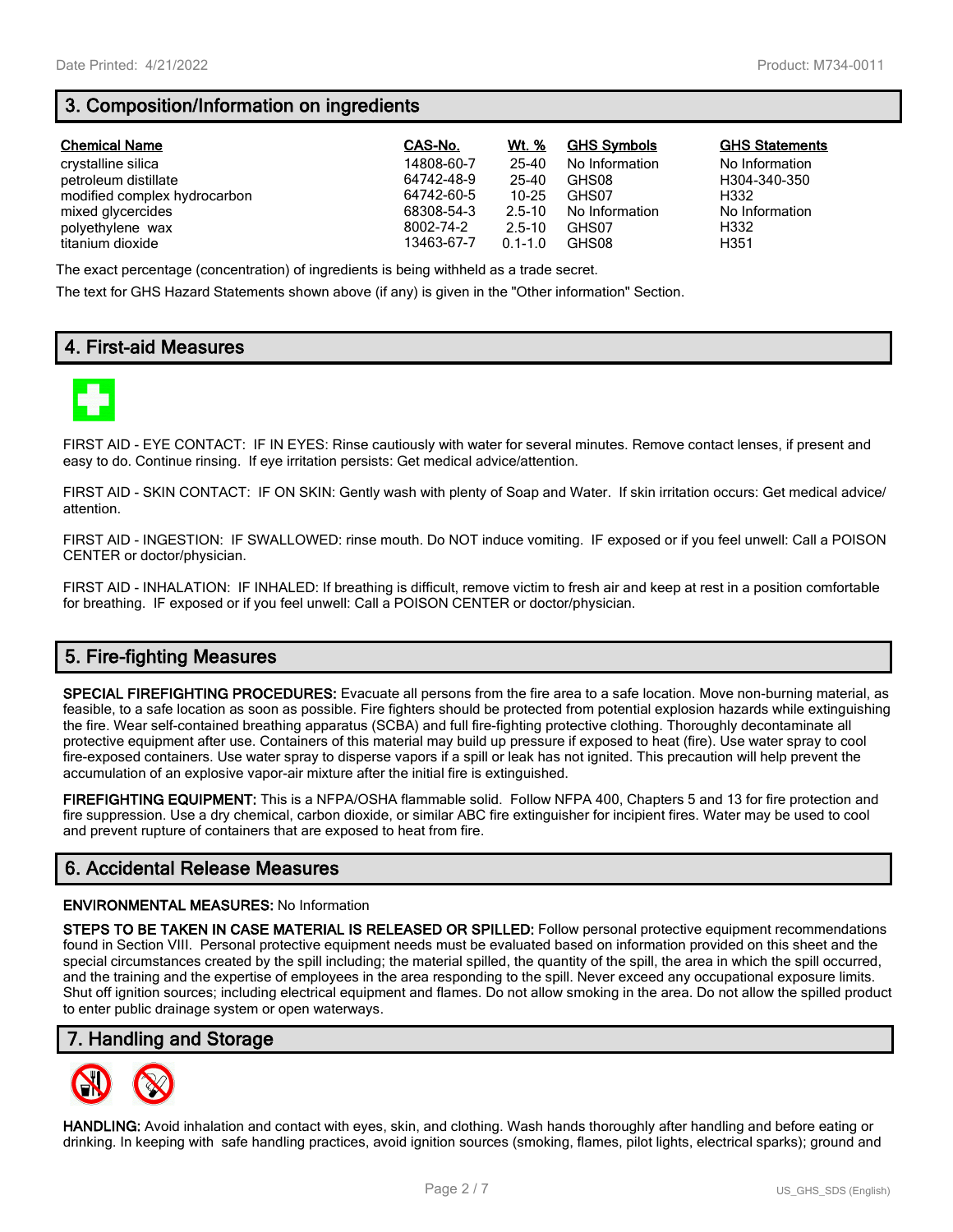bond containers when transferring the material to prevent static electricity sparks that could ignite vapor and use spark proof tools and explosion proof equipment. Empty containers may retain product residue or vapor. Do not pressurize, cut, weld, braze, solder, drill, grind, or expose container to heat, flame, sparks, static electricity, or other sources of ignition. Any of these actions can potentially cause an explosion that may lead to injury.

**STORAGE:** Keep containers closed when not in use. Store in cool well ventilated space away from incompatible materials.

#### **8. Exposure Controls/Personal Protection**

| Ingredients with Occupational Exposure Limits |                         |                       |                     |                         |
|-----------------------------------------------|-------------------------|-----------------------|---------------------|-------------------------|
| <b>Chemical Name</b>                          | <b>ACGIH TLV-TWA</b>    | <b>ACGIH-TLV STEL</b> | <b>OSHA PEL-TWA</b> | <b>OSHA PEL-CEILING</b> |
| crystalline silica                            | $0.025 \,\mathrm{mg/m}$ | N.D.                  | $50 \mu q/m3$       | N.D.                    |
| petroleum distillate                          | N.D.                    | N.D.                  | N.D.                | N.D.                    |
| modified complex hydrocarbon                  | N.D.                    | N.D.                  | N.D.                | N.D.                    |
| mixed glycercides                             | N.D.                    | N.D.                  | N.D.                | N.D.                    |
| polyethylene wax                              | $2 \text{ mg/m}$ 3      | N.D.                  | N.D.                | N.D.                    |
| titanium dioxide                              | 10 mg/m $3$             | N.D.                  | 15 mg/m $3$         | N.D.                    |

**Further Advice: MEL = Maximum Exposure Limit OES = Occupational Exposure Standard SUP = Supplier's Recommendation Sk = Skin Sensitizer N.E. = Not Established N.D. = Not Determined**

#### **Personal Protection**



**RESPIRATORY PROTECTION:** In case of insufficient ventilation wear suitable respiratory equipment.

**SKIN PROTECTION:** Wear chemical resistant footwear and clothing such as gloves, an apron or a whole body suit as appropriate.



**EYE PROTECTION:** Safety glasses



**OTHER PROTECTIVE EQUIPMENT:** No Information



**HYGIENIC PRACTICES:** It is good practice to avoid contact with the product and/or its vapors, mists or dust by using appropriate protective measures. Wash thoroughly after handling and before eating or drinking.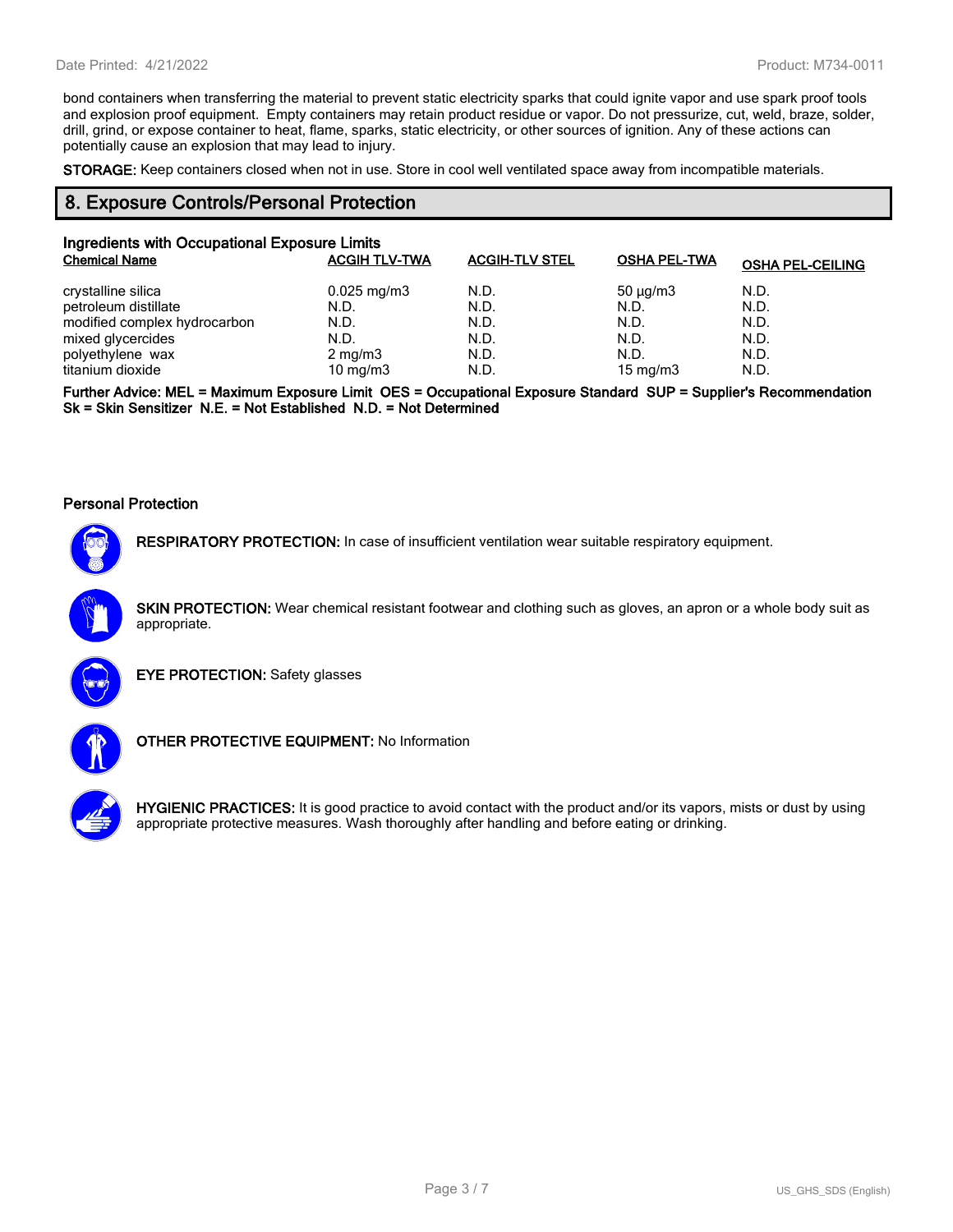**N.I. = No Information**

# **9. Physical and Chemical Properties**

| Appearance:                    | Solid                      | <b>Physical State:</b>                      | <b>SOLID</b>   |
|--------------------------------|----------------------------|---------------------------------------------|----------------|
| Odor:                          | Oily Hydrocarbon           | <b>Odor Threshold:</b>                      | Not determined |
| Density, g/cm3:                | 1.144                      | pH:                                         | Not determined |
| Freeze Point, °F:              | Not determined             | Viscosity:                                  | Not determined |
| <b>Solubility in Water:</b>    | Not determined             | Partition Coefficient, n-octanol/<br>water: | Not determined |
| Decomposition temperature, °F: | Not determined             | <b>Explosive Limits, %:</b>                 | Not determined |
| Boiling Range, °F:             | Not determined             | Flash Point, °F:                            | 210 °F         |
| Combustibility:                | <b>Supports Combustion</b> | Auto-Ignition Temperature, °F:              | Not determined |
| <b>Evaporation Rate:</b>       | Slower than Diethyl Ether  | Vapor Pressure, mmHq:                       | Not determined |
| <b>Vapor Density:</b>          | Not determined             |                                             |                |

# **10. Stability and reactivity**

**STABILITY:** Stable under normal conditions.

**CONDITIONS TO AVOID:** Heat, flames and sparks.

**INCOMPATIBILITY:** Acids, Bases, Oxidizing agents

**HAZARDOUS DECOMPOSITION PRODUCTS:** Not determined.

## **11. Toxicological information**

**Practical Experiences**

**EMERGENCY OVERVIEW:** No Information

**EFFECT OF OVEREXPOSURE - EYE CONTACT:** No Information

**EFFECT OF OVEREXPOSURE - INGESTION:** No Information

**EFFECT OF OVEREXPOSURE - INHALATION:** No Information

**EFFECT OF OVEREXPOSURE - SKIN CONTACT:** No Information

**CARCINOGENICITY:** May cause cancer.

This product contains Titanium Dioxide, which is listed by IARC as possibly carcinogenic to humans (Group 2B). This listing is based on inadequate evidence of carcinogenicity in humans and sufficient evidence in experimental animals. This classification is relevant when exposed to titanium dioxide in dust or powder form only, including cured product that is subject to sanding, grinding, cutting, or other surface preparation activities.

#### **PRIMARY ROUTE(S) OF ENTRY:**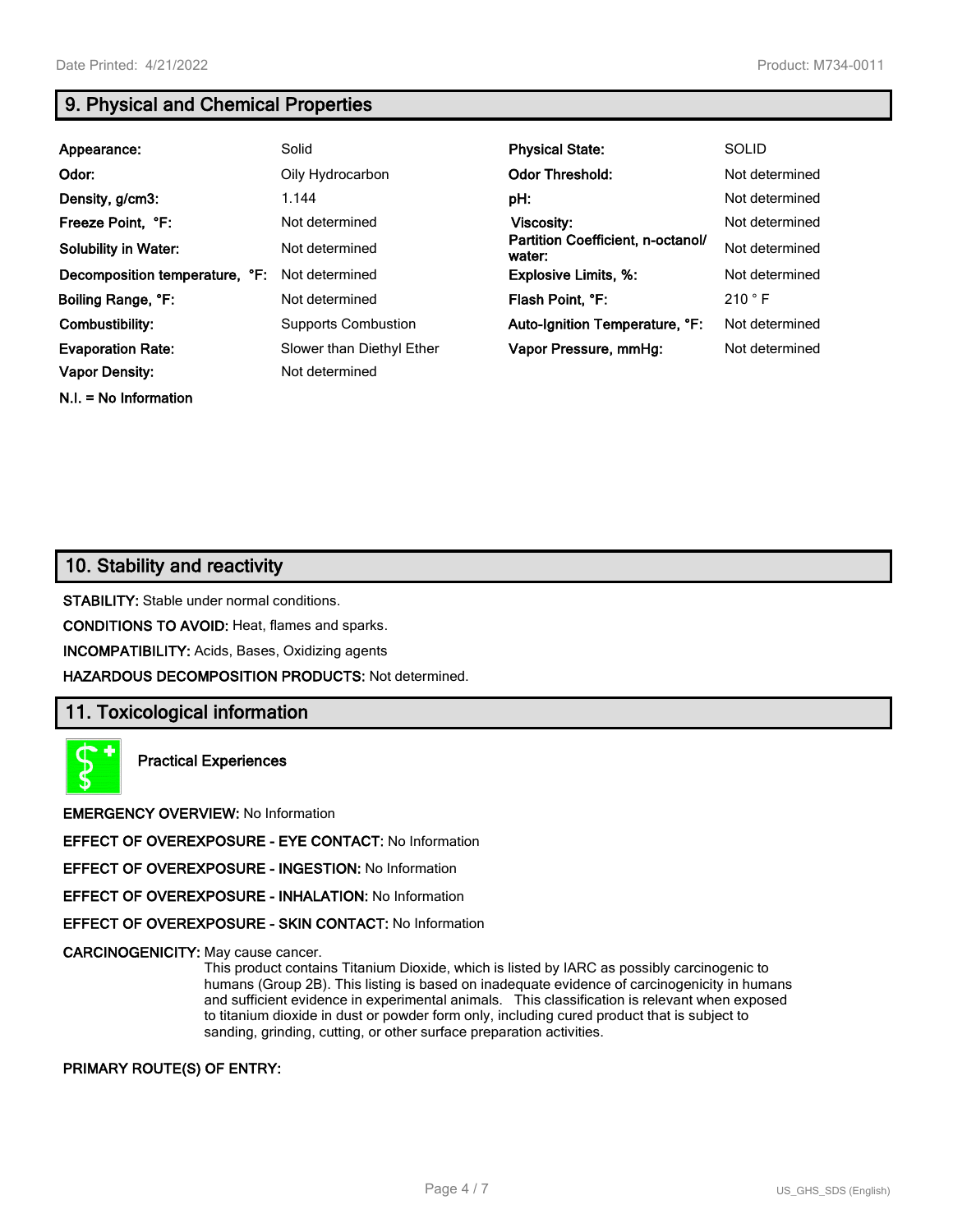# **Acute Toxicity Values**

#### **The acute effects of this product have not been tested. Data on individual components are tabulated below**

| CAS-No.<br>14808-60-7<br>64742-48-9<br>64742-60-5<br>68308-54-3<br>8002-74-2 | <b>Chemical Name</b><br>crystalline silica<br>petroleum distillate<br>modified complex hydrocarbon<br>mixed glycercides<br>polyethylene wax | Oral LD50<br>>5000 mg/kg<br>>5000 mg/kg Rat<br>>5000 mg/kg Rat<br>>5001<br>>3750 mg/kg Rat | Dermal LD50<br>>5000 mg/kg<br>>3160 mg/kg Rabbit<br>>3600 mg/kg Rabbit<br>>5001<br>>3600 mg/kg Rabbit >14 mg/l | Vapor LC50<br>>20 mg/l Rat<br>>20 mg/L Rat<br>>20<br>>20.1 |
|------------------------------------------------------------------------------|---------------------------------------------------------------------------------------------------------------------------------------------|--------------------------------------------------------------------------------------------|----------------------------------------------------------------------------------------------------------------|------------------------------------------------------------|
| 13463-67-7                                                                   | titanium dioxide                                                                                                                            | >10000 mg/kg Rat                                                                           | >10000 mg/kg Rabbit >20 mg/l                                                                                   |                                                            |

#### **N.I. = No Information**

# **12. Ecological information**

**ECOLOGICAL INFORMATION:** Ecological evaluation of this material has not been performed; however, do not allow the product to be released to the environment without governmental approval/permits.

# **13. Disposal Information**



**Product**

**DISPOSAL METHOD:** Waste from this material may be a listed and/or characteristic hazardous waste. Dispose of material, contaminated absorbent, container and unused contents in accordance with local, state, and federal regulations.

**STEPS TO BE TAKEN IN CASE MATERIAL IS RELEASED OR SPILLED:** Follow personal protective equipment recommendations found in Section VIII. Personal protective equipment needs must be evaluated based on information provided on this sheet and the special circumstances created by the spill including; the material spilled, the quantity of the spill, the area in which the spill occurred, and the training and the expertise of employees in the area responding to the spill. Never exceed any occupational exposure limits. Shut off ignition sources; including electrical equipment and flames. Do not allow smoking in the area. Do not allow the spilled product to enter public drainage system or open waterways.

# **14. Transport Information**

**SPECIAL TRANSPORT PRECAUTIONS:** No Information

**DOT:** NOT RESTRICTED

**IATA:** NOT RESTRICTED

**IMDG:** NOT RESTRICTED

# **15. Regulatory Information**

## **U.S. Federal Regulations:**

#### **CERCLA - SARA Hazard Category**

This product has been reviewed according to the EPA 'Hazard Categories' promulgated under Sections 311 and 312 of the Superfund Amendment and Reauthorization Act of 1986 (SARA Title III) and is considered, under applicable definitions, to meet the following categories:

Fire Hazard, Chronic Health Hazard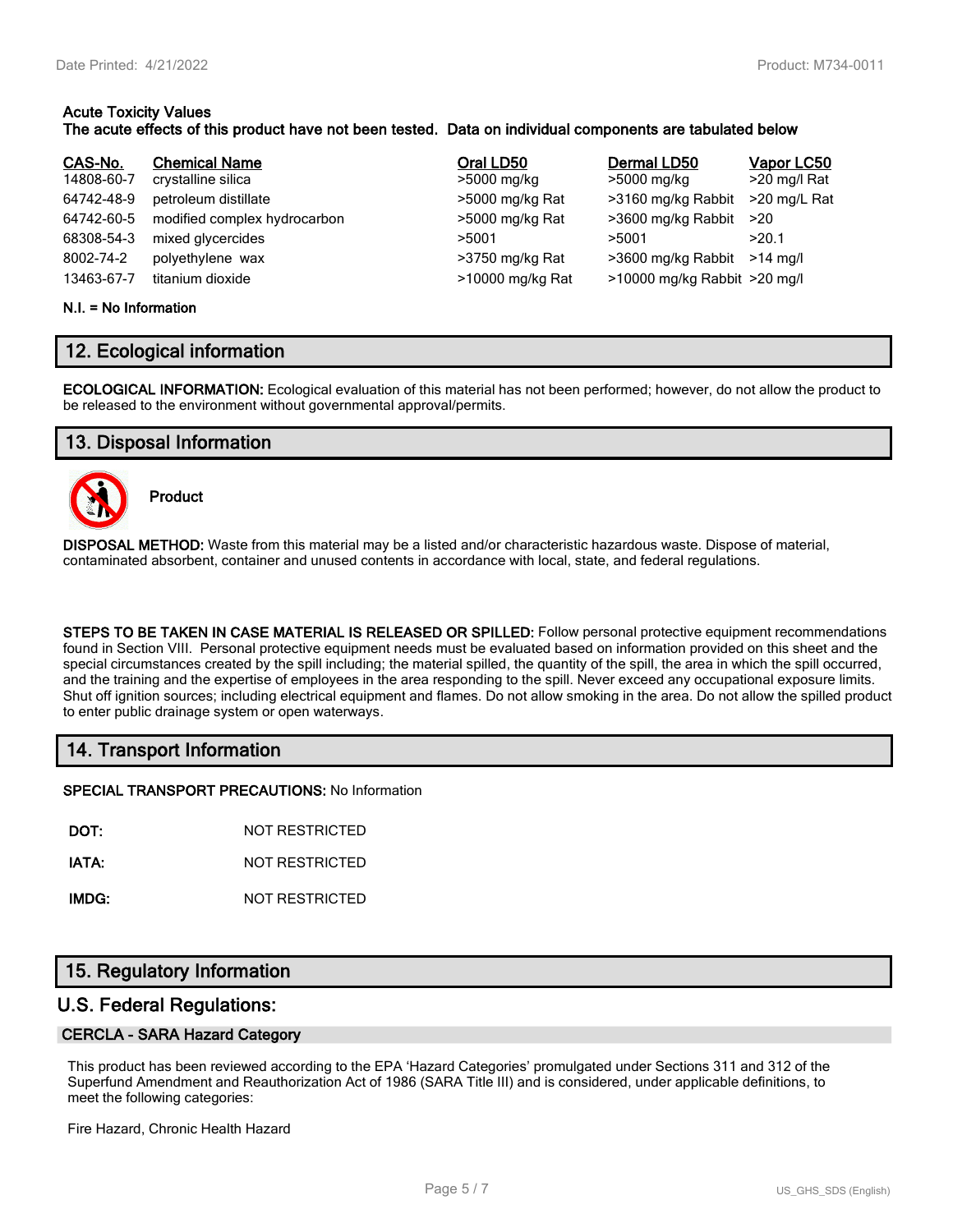#### **SARA SECTION 313**

This product contains the following substances subject to the reporting requirements of Section 313 of Title III of the Superfund Amendment and Reauthorization Act of 1986 and 40 CFR part 372:

No Sara 313 components exist in this product.

#### **TOXIC SUBSTANCES CONTROL ACT**

This product contains the following chemical substances subject to the reporting requirements of TSCA 12(B) if exported from the United States:

#### **Chemical Name CAS-No.**

zinc 7440-66-6 lead 7439-92-1

# **U.S. State Regulations:**

## **CALIFORNIA PROPOSITION 65**

WARNING: Cancer and Reproductive Harm - www.P65Warnings.ca.gov.

Crystalline Silica, Cancer, 35.9484% Cadmium, Reproductive Harm, 0%

# **16. Other Information**

| <b>Revision Date:</b>       | 2/24/2022                                                                                                                                                                                                                                                                                                              | <b>Supersedes Date:</b>                                    | 7/22/2021 |
|-----------------------------|------------------------------------------------------------------------------------------------------------------------------------------------------------------------------------------------------------------------------------------------------------------------------------------------------------------------|------------------------------------------------------------|-----------|
| <b>Reason for revision:</b> | <b>Product Composition Changed</b><br>Substance Hazard Threshold % Changed<br>01 - Product Information<br>02 - Hazards Identification<br>03 - Composition/Information on Ingredients<br>09 - Physical & Chemical Information<br>15 - Regulatory Information<br>16 - Other Information<br>Revision Statement(s) Changed | Substance and/or Product Properties Changed in Section(s): |           |
| Datasheet produced by:      | <b>Regulatory Department</b>                                                                                                                                                                                                                                                                                           |                                                            |           |
| <b>HMIS Ratings:</b>        |                                                                                                                                                                                                                                                                                                                        |                                                            |           |

| . .<br>-<br>ле<br><br><br> |  |  | - --<br>$ -$<br>.<br>лил |  |
|----------------------------|--|--|--------------------------|--|
|                            |  |  |                          |  |

#### **Volatile Organic Compounds, gr/ltr:** 424

#### **Text for GHS Hazard Statements shown in Section 3 describing each ingredient:**

| H304 | May be fatal if swallowed and enters airways.                   |
|------|-----------------------------------------------------------------|
| H332 | Harmful if inhaled.                                             |
| H340 | May cause genetic defects.                                      |
| H350 | May cause cancer.                                               |
| H351 | Suspected of causing cancer.                                    |
|      | cons for CHS Dictograms shown in Section 3 describing each ingr |

# **Icons for GHS Pictograms shown in Section 3 describing each ingredient:**

**GHS07**